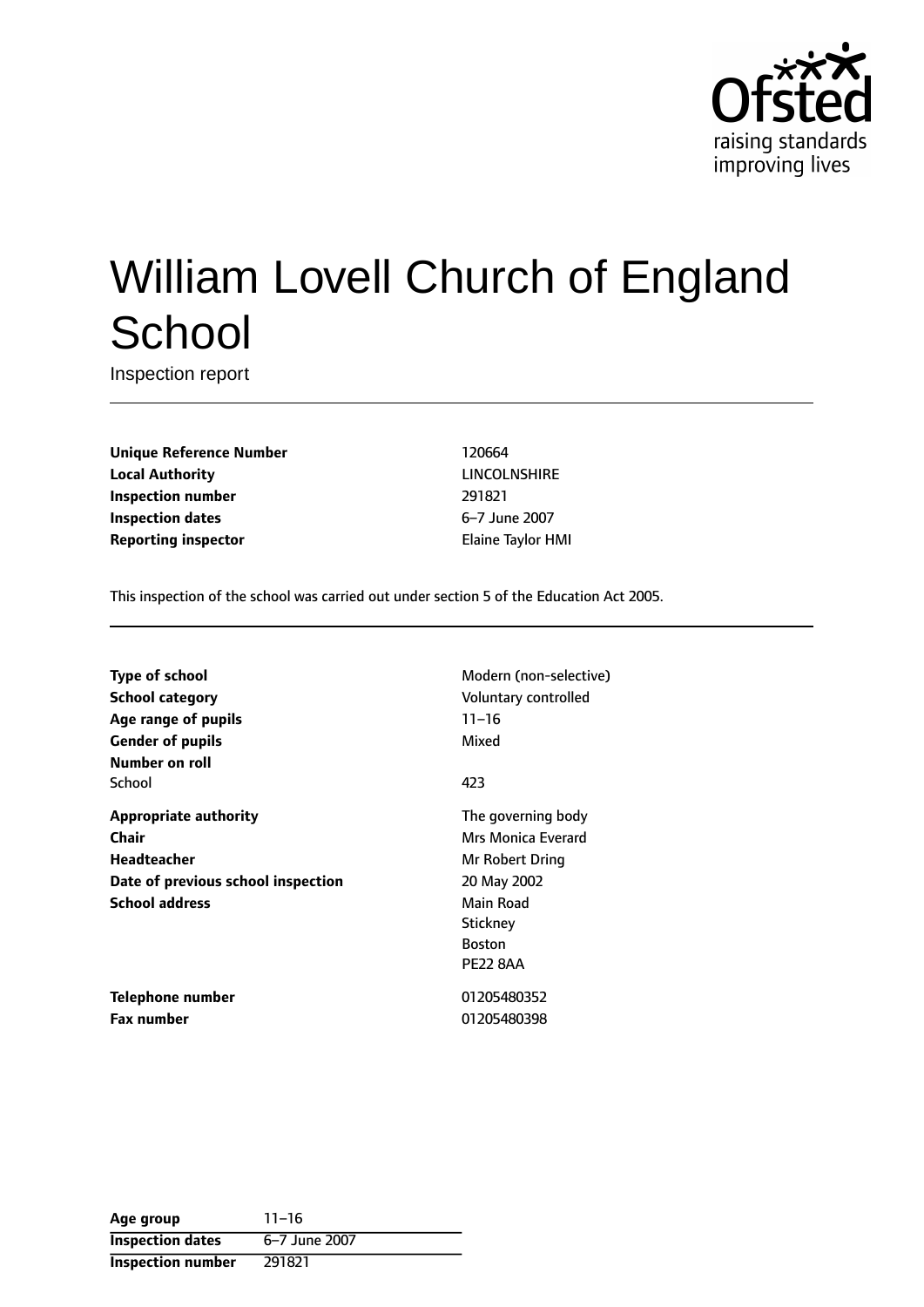.

© Crown copyright 2007

#### Website: www.ofsted.gov.uk

This document may be reproduced in whole or in part for non-commercial educational purposes, provided that the information quoted is reproduced without adaptation and the source and date of publication are stated.

Further copies of this report are obtainable from the school. Under the Education Act 2005, the school must provide a copy of this report free of charge to certain categories of people. A charge not exceeding the full cost of reproduction may be made for any other copies supplied.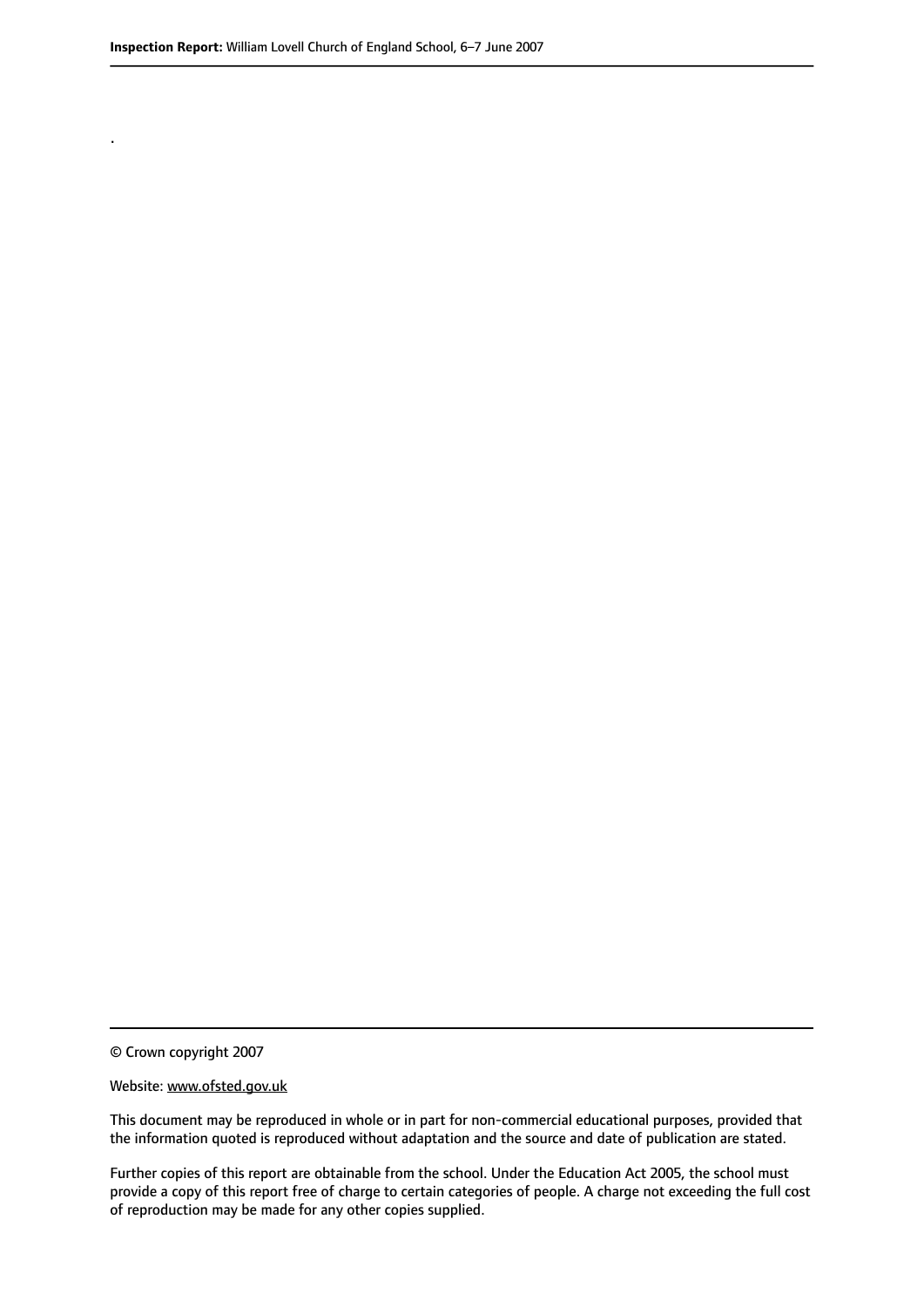## **Introduction**

The inspection was carried out by one of Her Majesty's Inspectors and two Additional Inspectors.

#### **Description of the school**

This Church of England school is a small but popular rural school. It operates in an area where there is selection by ability and consequently there are fewer students with the highest levels of prior attainment than is usually found. There are more boys than girls and very few students come from minority ethnic groups. The proportion eligible for free school meals is low but the percentage of students with learning difficulties and disabilities is well above average.

#### **Key for inspection grades**

| Outstanding  |
|--------------|
| Good         |
| Satisfactory |
| Inadequate   |
|              |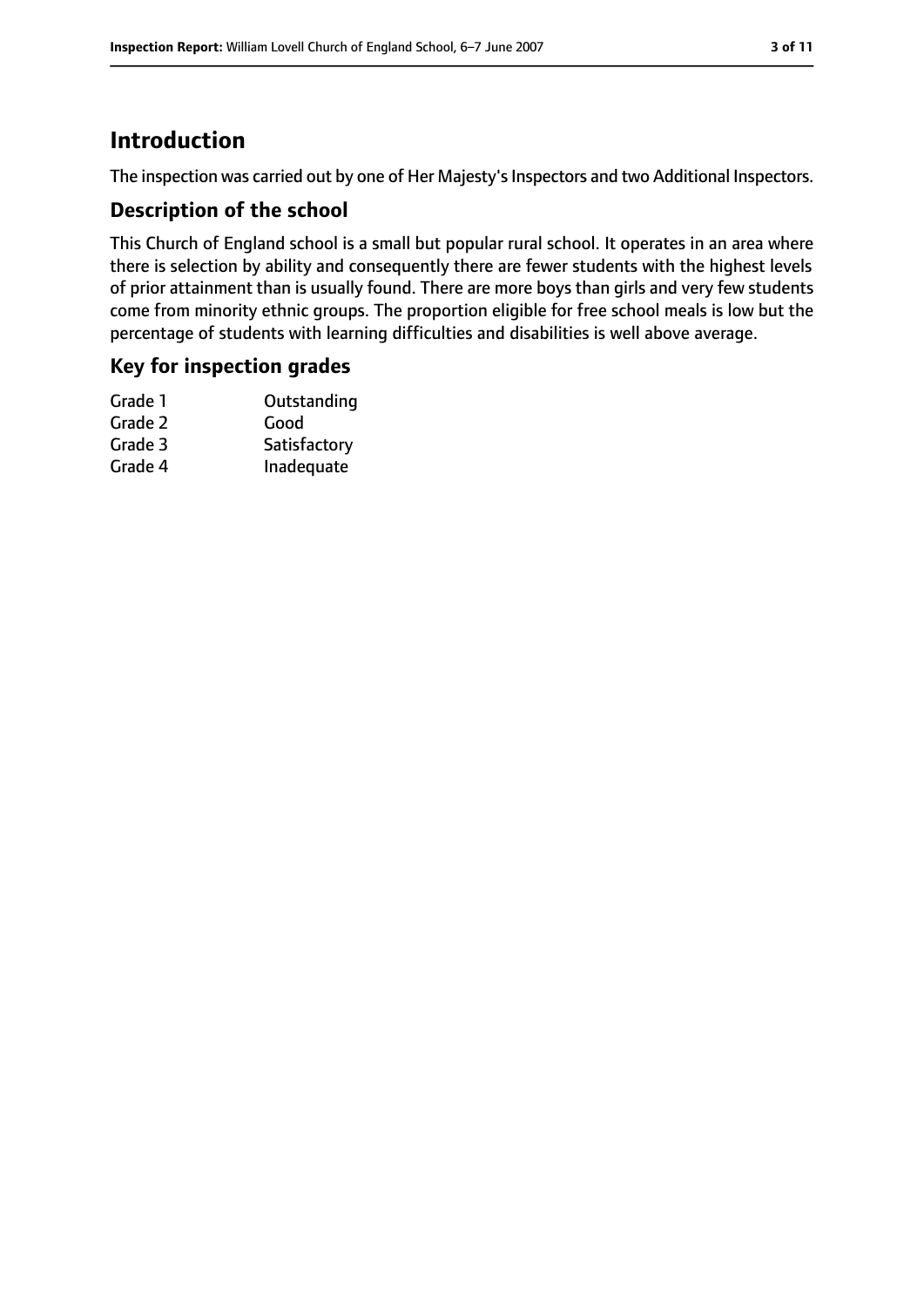## **Overall effectiveness of the school**

#### **Grade: 2**

This is a good school with some outstanding features. A strong Christian ethos pervades the school, providing a happy atmosphere in which students thrive. Parents are particularly pleased with this. Students appreciate the safe and caring community in which they work. A strength of the school is the students' excellent personal development and well-being that is nurtured by the very good pastoral care and support given by the staff of the school. This is combined with a satisfactory and developing system of academic guidance. Students behave well in lessons as a result of strong systems of rewards and sanctions. Around the school their behaviour is excellent and they work and play together without the need for adult supervision. They feel very safe in school and make a good contribution to both the school and wider community, in particular through fund-raising activities.

Standards overall are broadly average and, given their below average starting points, students' achievement is good. The percentage of students achieving five or more good passes at GCSE rose in 2006 to the best ever for the school. Inspection findings and current analysis by the school shows that this improving trend is being maintained and the school is well placed to meet its academic targets this year.

The curriculum is good and provision is developing to meet the needs of all students particularly in Key Stage 4. Students appreciate the wide variety of activities and extended opportunities offered by the school. Improved sporting facilities and an emphasis on healthy eating help them to stay fit. The school works well in partnership with other schools and agencies to promote students' well-being.

Teaching is satisfactory overall. Coupled with the effective curriculum and strong support, all students make good progress. Those with learning difficulties and disabilities make good progress as a result of the excellent support they receive. Teachers generally plan their work well, but targets and objectives for lessons do not always aim high enough for all groups of students. These are not always shared clearly with students so they know what it is they are expected to learn. In some lessons students spend too long listening and teachers do not consistently ask questions which help students to develop a deeper understanding of the work. Teachers mark student's work regularly and give praise for effort. However teachers do not always give students sufficient guidance on how they might improve.

Leadership and management are good. The headteacher and his leadership team firmly believe that every child does matter and this is shared by staff throughout the school. Many parents concur with this and several wrote to express how happy their children are at William Lovell. One parent wrote: 'A great strength of the school is that they know the whole child, not just their name and academic ability. They take the time to find out more.' Senior leaders have an accurate picture of the school's strengths and areas for development. The effectiveness of managers at all levels in bringing about improvement is increasingly consistent. Strong systems for self-evaluation at all levels are feeding in to action plans which focus clearly on improving student outcomes. Governors are well informed and are very supportive. They monitor the work of the school thoroughly taking every opportunity to gain first hand experience of the work of the subject areas with which they have links.

The issues for improvement identified by the last inspection have been successfully addressed and there is good capacity for further improvement. The school provides good value for money.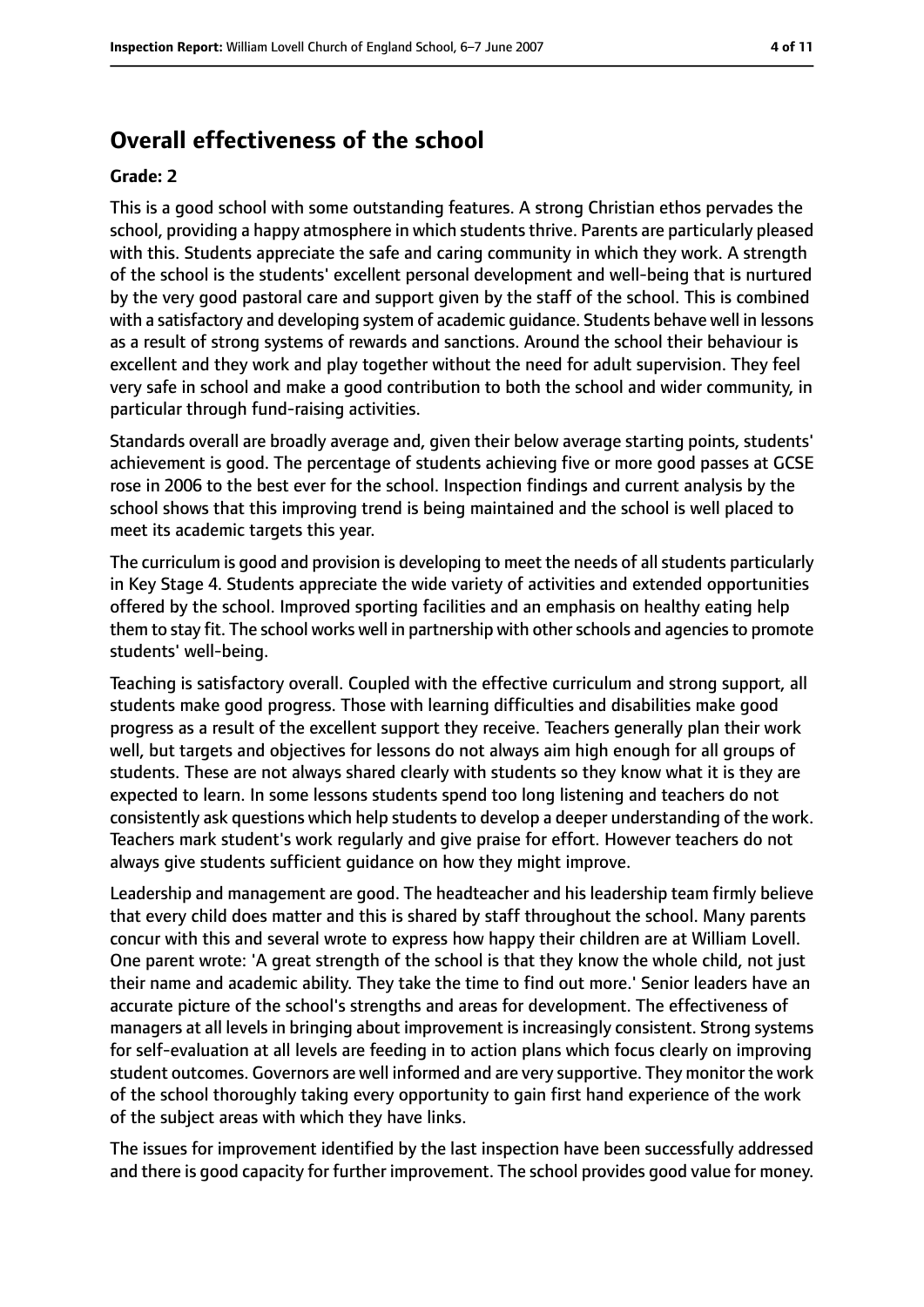#### **What the school should do to improve further**

- Implement a consistent whole school approach to lesson planning to ensure learning outcomes are clearly stated, reviewed and evaluated.
- Ensure teachers use questioning to improve the depth of students' understanding.
- Maximise opportunities, including marking to guide students as to how to improve their work.

## **Achievement and standards**

#### **Grade: 2**

Students start the school with standards that are below average. They make good progress through their first three years at the school. Consequently results in the national tests at the end of Year 9 are in line with the national average. In 2006, students made better progress in English than in mathematics and science, but all core subjects are improving at a faster rate than nationally. Students continue to make good progress in Years 10 and 11. Even though the percentage of students attaining five or more good GCSE grades in 2006 was below the national average, these were the school's best ever results. Current analysis indicates that further improvement is likely this year with the expectation that this will continue to narrow the gap between the school's results and national averages. Improvements in student's achievement in the core subjects are shown in the increased percentage of students who achieve five or more grades A\* to C including English and mathematics, which this year is expected to exceed the challenging target set by the school.

## **Personal development and well-being**

#### **Grade: 1**

Students' personal development and well-being are outstanding. Reflecting the strong Christian principles which underpin the school's ethos, students adopt a high moral stance, are courteous to people around them and treat each other with respect. They develop secure self-esteem. Students' attendance is good, and their behaviour in class and around school is excellent. Exclusion numbers are very low. Older students who are appointed prefects take their roles seriously and are held in high regard. The school council represents the interests of the school community conscientiously, although within a narrow field of influence.

Students' spiritual, social, moral and cultural development is very good, but opportunities to prepare them for life in an increasingly culturally diverse society are limited.

The extensive programme of trips and visits to places of interest and further afield widens their horizons and enriches their experience greatly; exchange visits with students from other countries include a recent visit from students from a school in Japan.

Students have a highly developed sense of compassion for those in deprived circumstances, raising significant sums of money for local, national and global charities. Many take part in the programme of musical and dramatic events presented during the year, and large numbers participate in a wide range of sporting activities. Students are particularly knowledgeable about issues related to personal health and safety. Indications are that they try to look after themselves and each other. For example, they are enthusiastic about the attractive range of healthy meals available in the canteen. Student's positive attitudes, ability to work harmoniously with others and the levels attained in basic skills provides a firm base for their future economic well-being.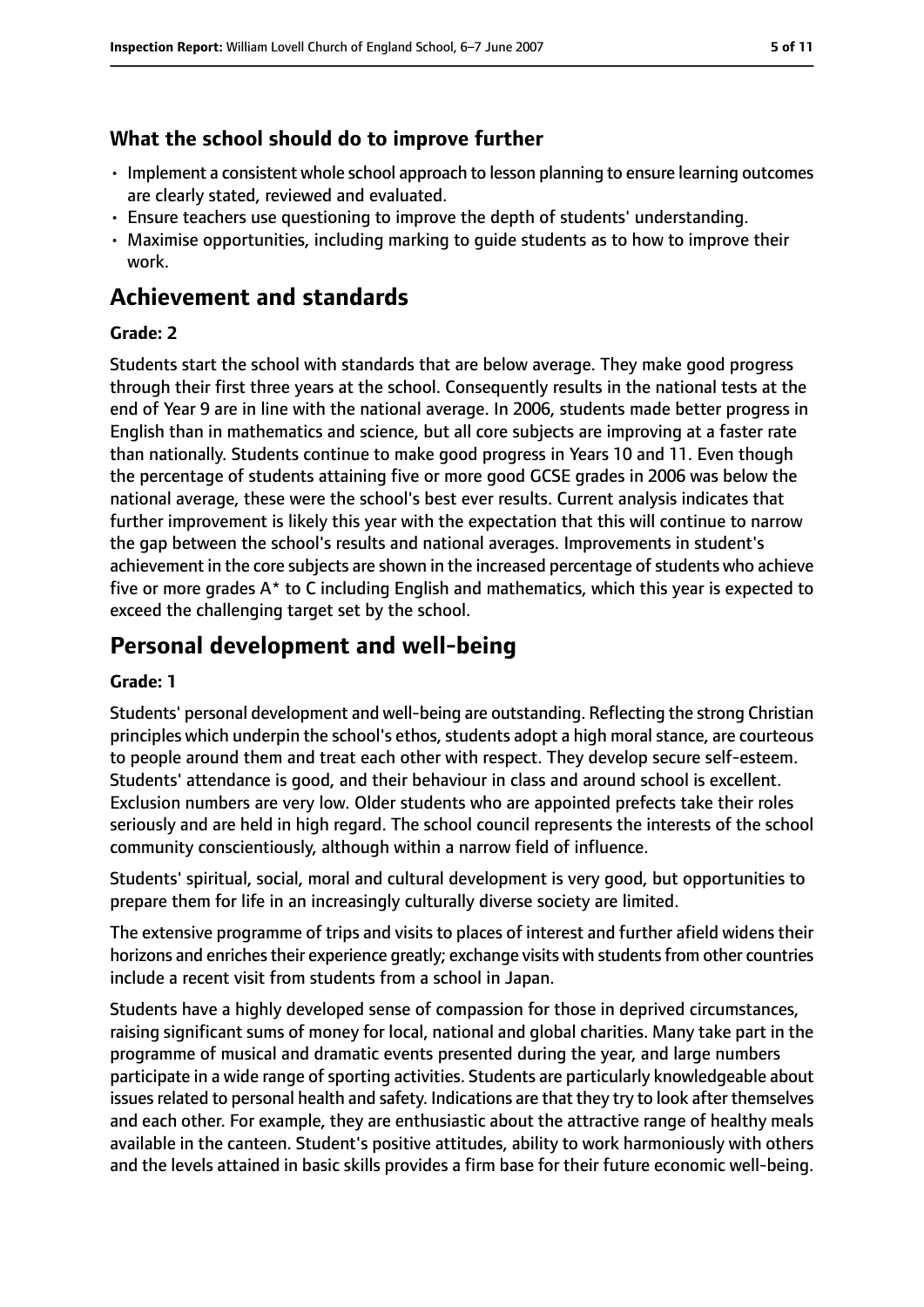## **Quality of provision**

## **Teaching and learning**

#### **Grade: 3**

Teaching and learning are satisfactory overall. The additional needs of students with learning difficulties or disabilities are catered for well, and this is a strength of the school. Many of the lessons seen were good or better, because good working relationships promote a positive climate for learning and students therefore make good progress. Teachers show good subject knowledge, and this is appreciated by students. Teaching is monitored well and leaders in the school have an accurate view of its quality. However, the school understands such monitoring now needs to be more focused on learning. Although there has been improvement in the levels of challenge offered to the students, this is inconsistent across the school. Lesson plans do not always identify learning objectives which will be suitable for all levels of ability. Too often in lessons students remain passive and are not given enough opportunities to extend their understanding through questioning and other activities which encourage them to think more deeply. There are some weaknesses in the marking of students' work, which often praises effort, but does not tell students specifically how they can improve. Students are not always clear enough as to how they can move to the next stage in their learning.

#### **Curriculum and other activities**

#### **Grade: 2**

The curriculum is good overall. Since the last inspection there have been some important curriculum developments which are helping to improve students' achievement. Science has developed new modular courses and students have taken to these readily. Changes in the way English istaught are raising standards. A positive emphasisis placed on careers education, links to promote work related learning, and support for students' future economic well-being. A range of options including some vocational subjects is available to students in Years 10 and 11. There is a good range of extra-curricular and enrichment activities. Aspects of citizenship are well supported through the general studies programme, but not all subjects are yet making their full contribution towards the subject. During recent years, the development of information and communication technology (ICT) has been hindered by staffing and resource difficulties. These have now been resolved. The school actively seeks to provide courses matched to the specific needs of its students.

#### **Care, guidance and support**

#### **Grade: 2**

Provision for the care, guidance and support for students is good. Pastoral care is very good as seen in the high levels of commitment to ensure the well-being of all students. They feel safe and are confident that any concerns they may have will be taken seriously. Rare cases of bullying are dealt with swiftly. Procedures for child protection are meticulously observed. Health and safety checks are regular and rigorous.

The system for monitoring and tracking students' attainment is developing well with suitable intervention and mentoring for those who appear to be under-achieving. However, there is not enough information given regularly on a short-term basis to ensure that students can take independent action to improve their performance. Students with learning difficulties achieve very well. They are supported by individual education plans and by the recently introduced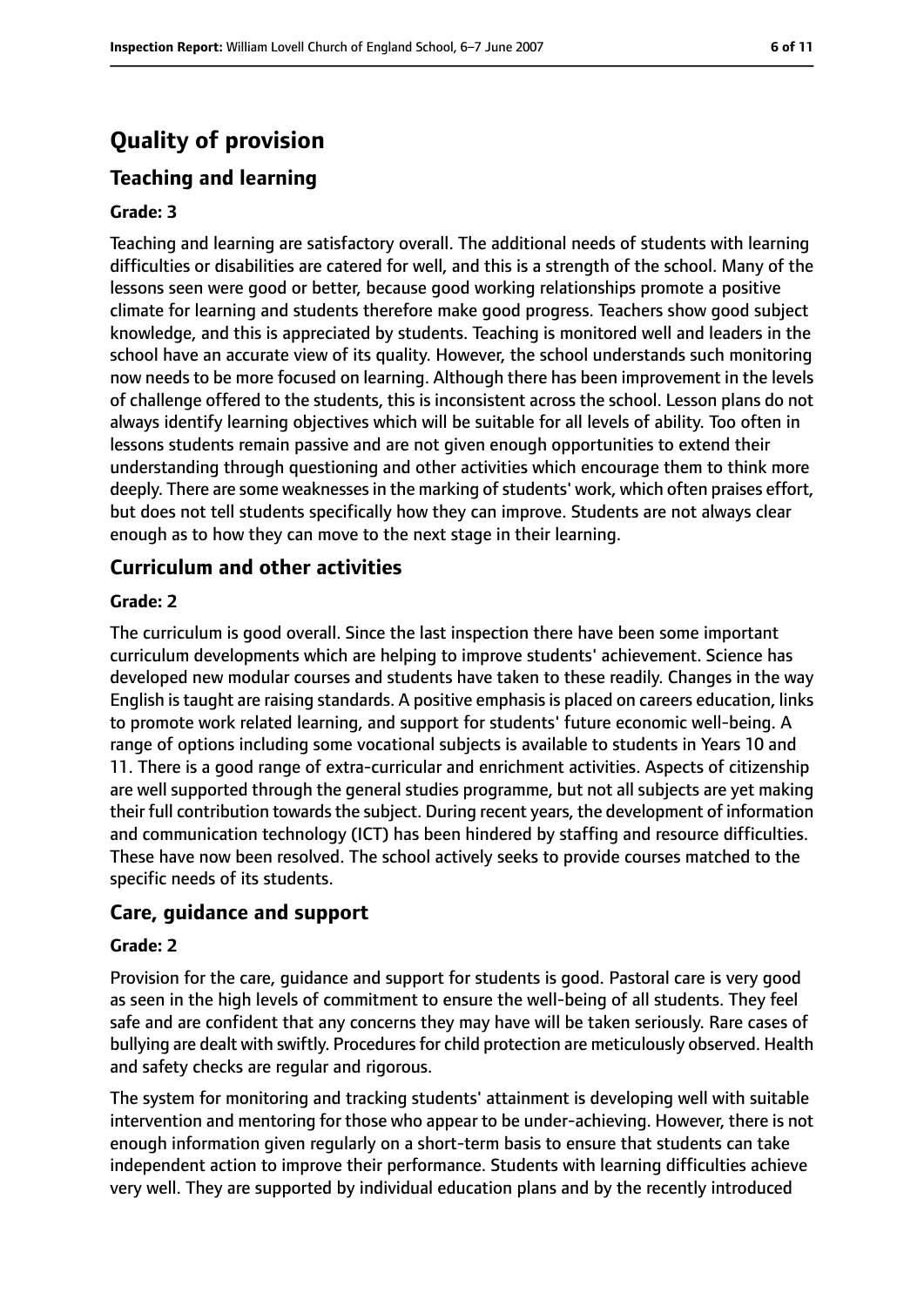profiles. These are highly effective in sharing individual students' responses to different strategies. Students identified as gifted and talented are well provided for in a range of extra-curricular activities.

The school makes every effort to ensure that students are guided towards suitable options at GCSE, and adapts the learning programmes of those students for whom the full curriculum is not appropriate. High quality careers guidance results in the great majority of students going on to further and higher education or clearly structured employment.

## **Leadership and management**

#### **Grade: 2**

Leadership and management are good. The senior leadership team is effective and shares a vision for the school in which the students are at the centre of all the work that they do. Equality of opportunity is actively promoted. The school accurately identifies the areas that it needs to improve. Good systems for monitoring and evaluating performance are in place and information from evaluations is well used to inform development planning. The success of these systems is evident in the recent improvement in student achievement. However, lesson monitoring is not yet focused sharply enough on learning.

The quality of middle leadership has improved through well targeted support in the form of training and informal links between experienced subject leaders and those who are relatively new in post. They contribute well to the school's self-evaluation and monitor the work of their departments effectively. Progress in addressing some issues from the last inspection has been rather slow, but as a result of a thorough system for monitoring this progress, all these issues have now been addressed.

Careful use is made of resources and many recent improvements are having a positive effect on the outcomes for students. For example, the new sports hall is helping students to stay healthy through the improved access to high quality facilities. Also the additional computers and other ICT equipment are enhancing students' progress across the curriculum.

The governors support the school well and take every opportunity to experience the work of the school at first hand. The school has organised suitable training to enable them to fulfil their role as critical friends to the school.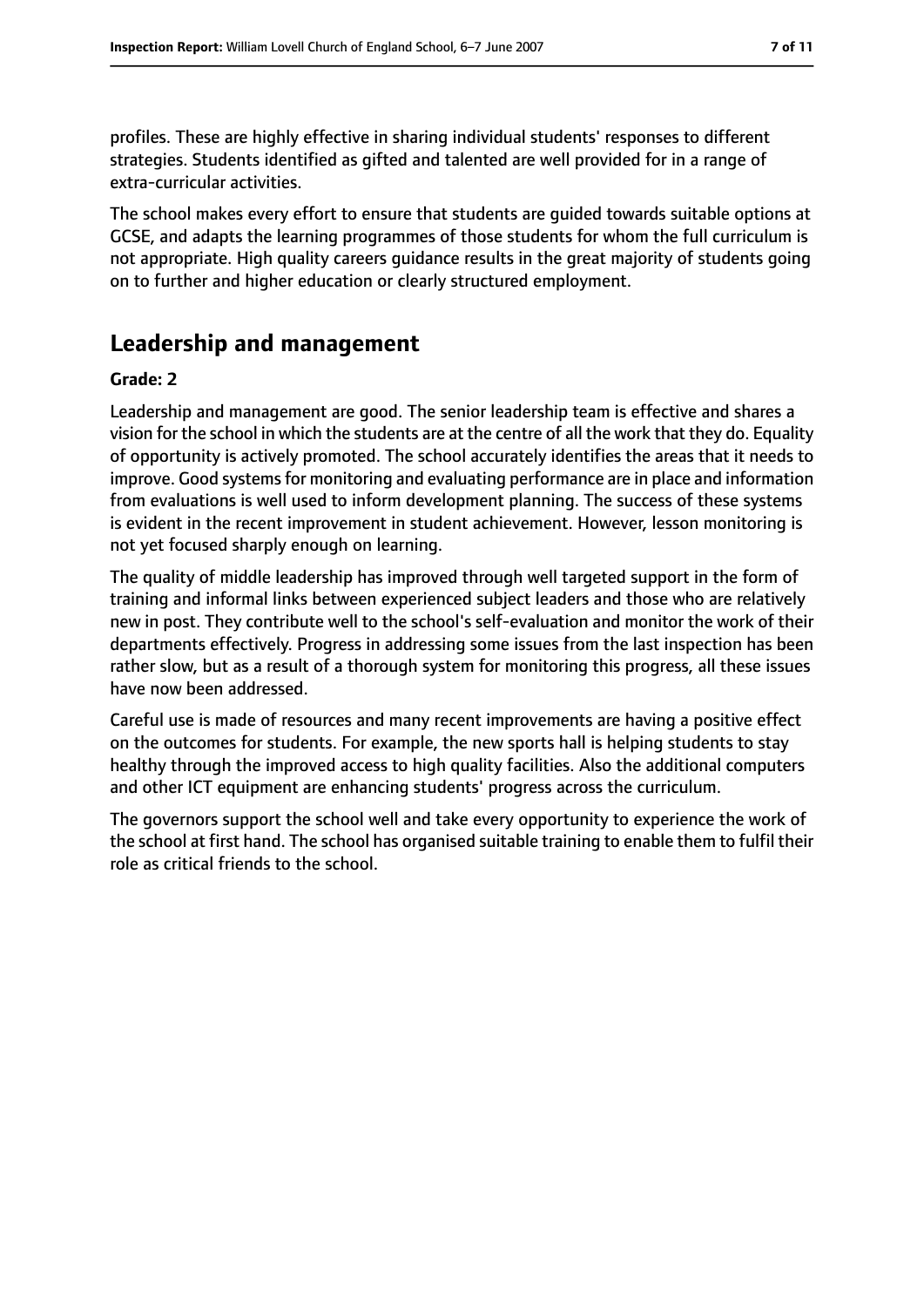**Any complaints about the inspection or the report should be made following the procedures set out in the guidance 'Complaints about school inspection', which is available from Ofsted's website: www.ofsted.gov.uk.**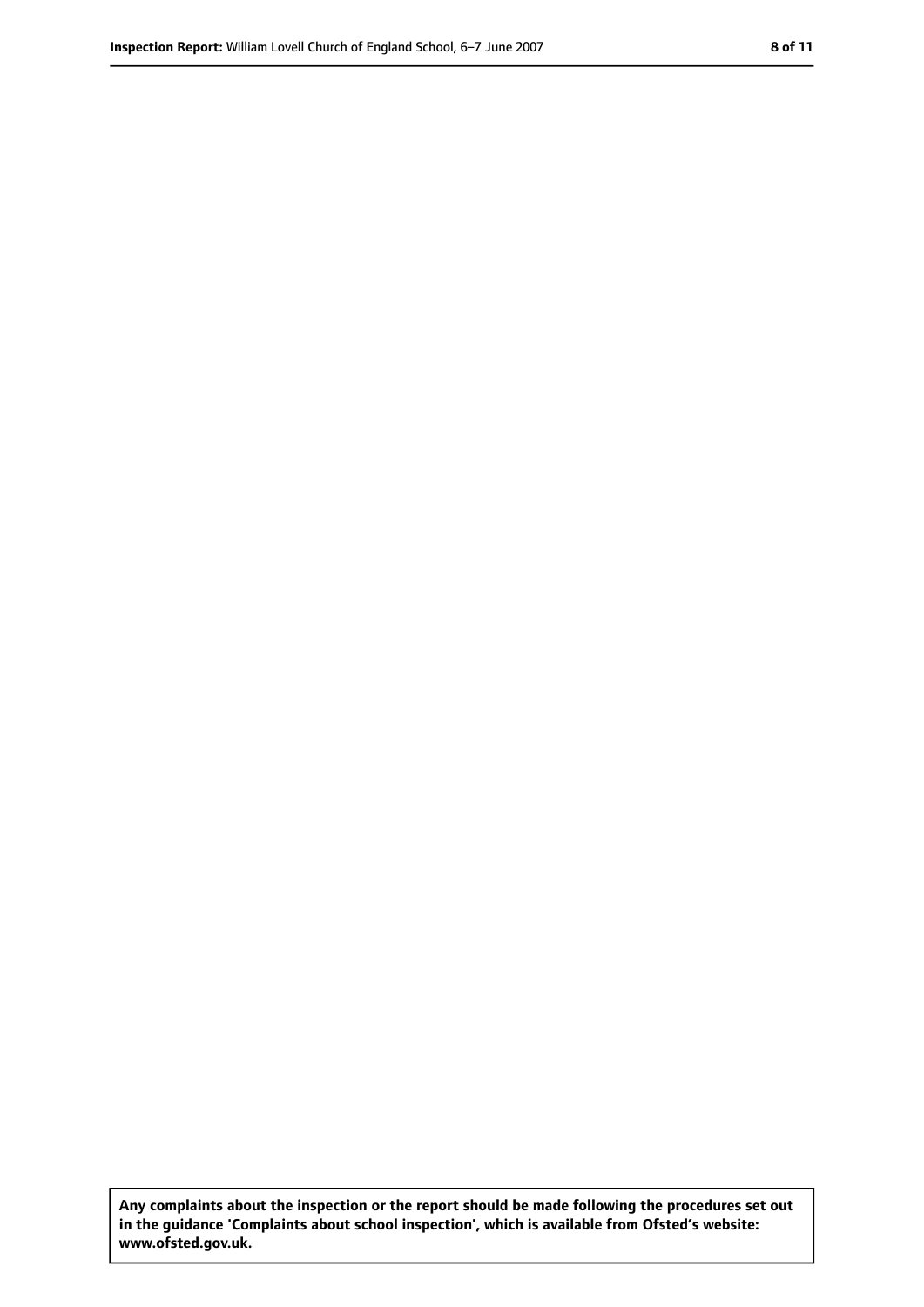#### **Annex A**

## **Inspection judgements**

| Key to judgements: grade 1 is outstanding, grade 2 good, grade 3 satisfactory, and grade 4 | School  |
|--------------------------------------------------------------------------------------------|---------|
| inadequate                                                                                 | Overall |

### **Overall effectiveness**

| How effective, efficient and inclusive is the provision of education, integrated<br>care and any extended services in meeting the needs of learners? |     |
|------------------------------------------------------------------------------------------------------------------------------------------------------|-----|
| How well does the school work in partnership with others to promote learners'<br>well-being?                                                         |     |
| The effectiveness of the school's self-evaluation                                                                                                    |     |
| The capacity to make any necessary improvements                                                                                                      |     |
| Effective steps have been taken to promote improvement since the last<br>inspection                                                                  | Yes |

#### **Achievement and standards**

| How well do learners achieve?                                                                               |  |
|-------------------------------------------------------------------------------------------------------------|--|
| The standards <sup>1</sup> reached by learners                                                              |  |
| How well learners make progress, taking account of any significant variations between<br>groups of learners |  |
| How well learners with learning difficulties and disabilities make progress                                 |  |

#### **Personal development and well-being**

| How good is the overall personal development and well-being of the<br>learners?                                  |  |
|------------------------------------------------------------------------------------------------------------------|--|
| The extent of learners' spiritual, moral, social and cultural development                                        |  |
| The behaviour of learners                                                                                        |  |
| The attendance of learners                                                                                       |  |
| How well learners enjoy their education                                                                          |  |
| The extent to which learners adopt safe practices                                                                |  |
| The extent to which learners adopt healthy lifestyles                                                            |  |
| The extent to which learners make a positive contribution to the community                                       |  |
| How well learners develop workplace and other skills that will contribute to<br>their future economic well-being |  |

#### **The quality of provision**

| How effective are teaching and learning in meeting the full range of the<br>learners' needs?          |  |
|-------------------------------------------------------------------------------------------------------|--|
| How well do the curriculum and other activities meet the range of needs<br>and interests of learners? |  |
| How well are learners cared for, quided and supported?                                                |  |

 $^1$  Grade 1 - Exceptionally and consistently high; Grade 2 - Generally above average with none significantly below average; Grade 3 - Broadly average to below average; Grade 4 - Exceptionally low.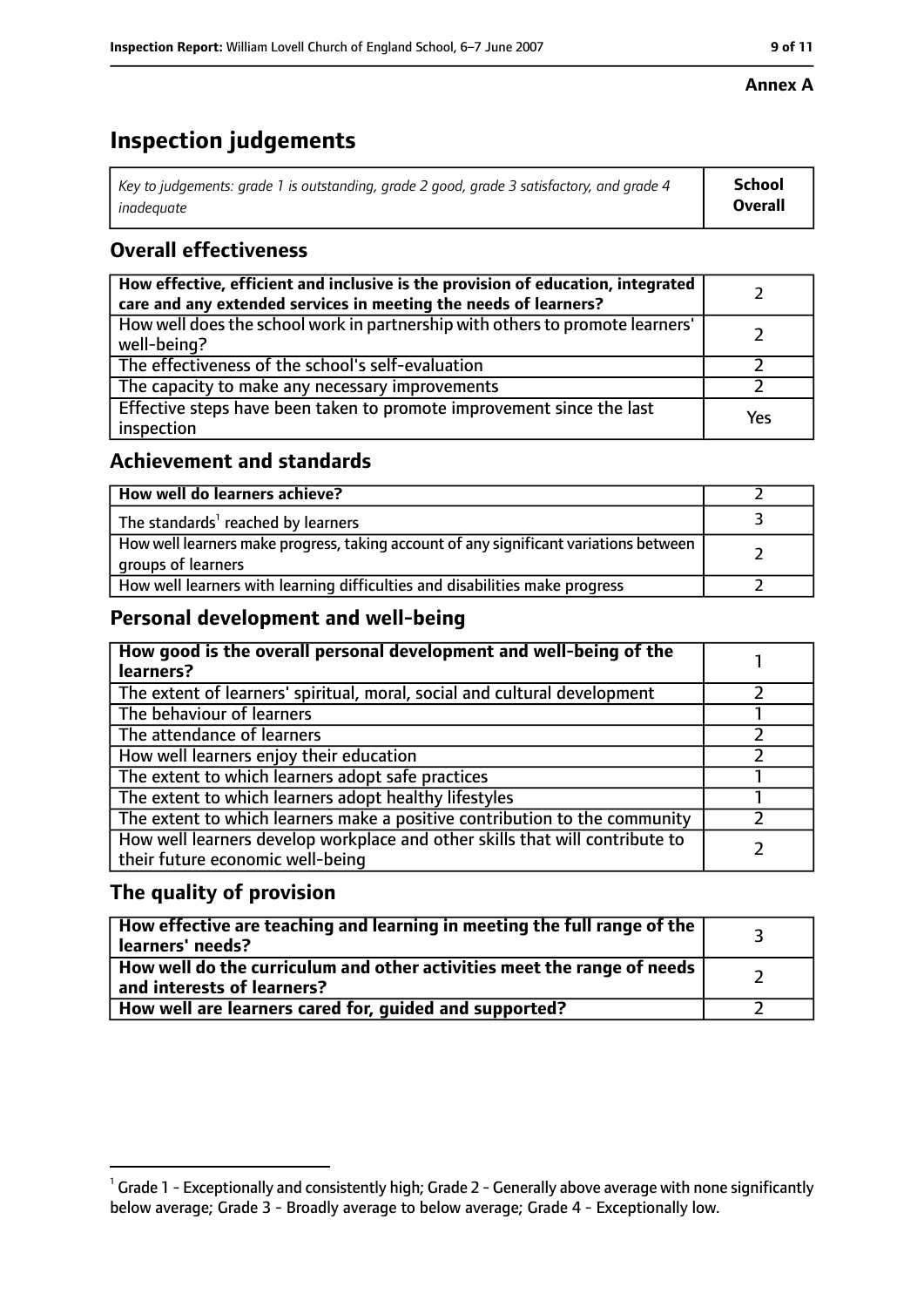#### **Annex A**

## **Leadership and management**

| How effective are leadership and management in raising achievement<br>and supporting all learners?                                              |           |
|-------------------------------------------------------------------------------------------------------------------------------------------------|-----------|
| How effectively leaders and managers at all levels set clear direction leading<br>to improvement and promote high quality of care and education |           |
| How effectively performance is monitored, evaluated and improved to meet<br>challenging targets                                                 |           |
| How well equality of opportunity is promoted and discrimination tackled so<br>that all learners achieve as well as they can                     |           |
| How effectively and efficiently resources, including staff, are deployed to<br>achieve value for money                                          |           |
| The extent to which governors and other supervisory boards discharge their<br>responsibilities                                                  |           |
| Do procedures for safequarding learners meet current government<br>requirements?                                                                | Yes       |
| Does this school require special measures?                                                                                                      | <b>No</b> |
| Does this school require a notice to improve?                                                                                                   | No        |